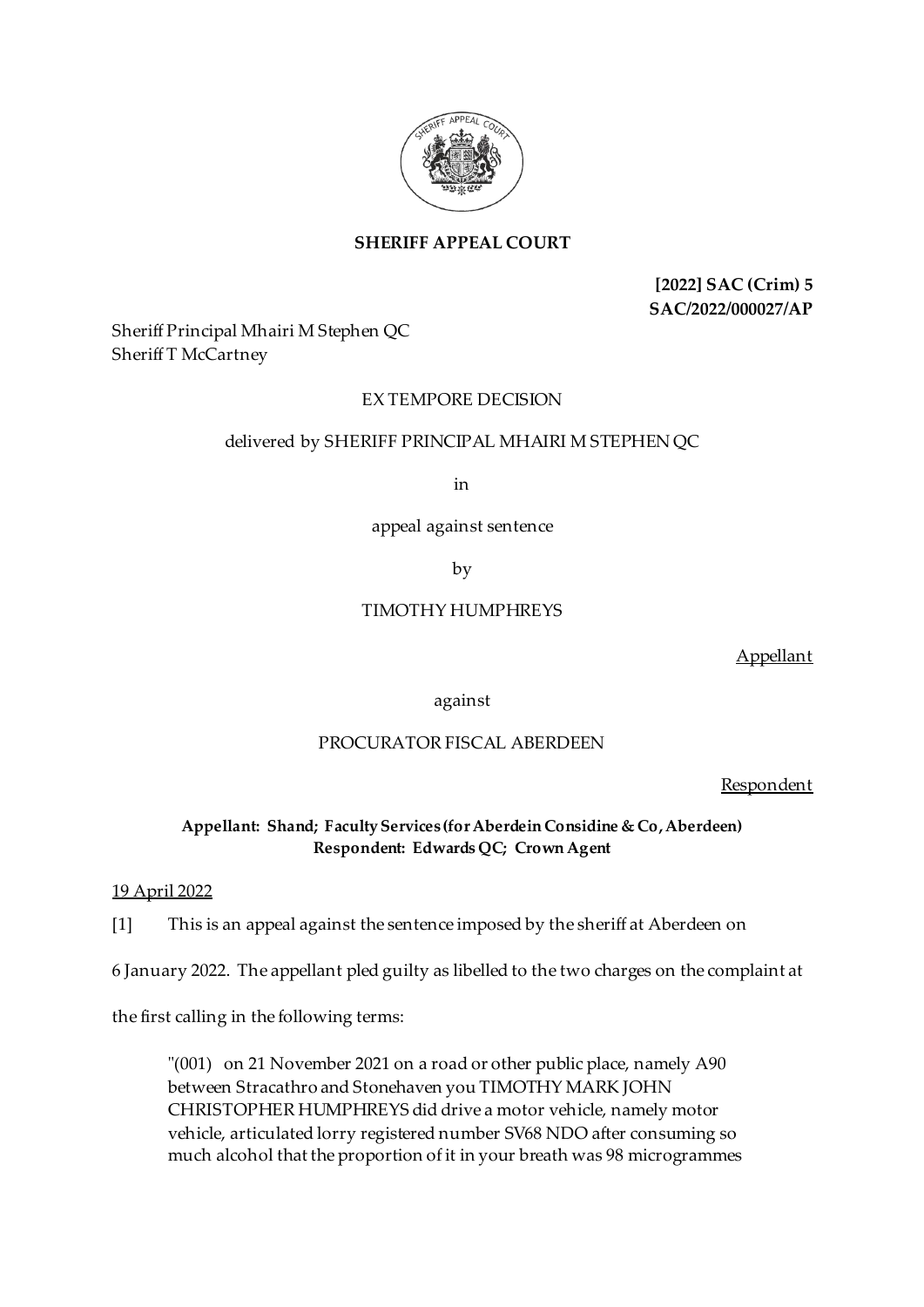of alcohol in 100 millilitres of breath which exceeded the prescribed limit, namely 22 microgrammes of alcohol in 100 millilitres of breath; CONTRARY to the Road Traffic Act 1988, Section 5(1)(a) You TIMOTHY MARK JOHN CHRISTOPHER HUMPHREYS did commit this offence while on bail, having been granted bail on 7 May 2021 at Aberdeen Sheriff Court;

(002) on 21 November 2021 on a road or other public place, namely A90 between Stracathro and Stonehaven you TIMOTHY MARK JOHN CHRISTOPHER HUMPHREYS did drive a mechanically propelled vehicle, namely motor vehicle, articulated lorry registered number SV68 NDO dangerously whereby you did drive said vehicle under the influence of alcohol, fail to maintain proper control of the vehicle and cause the vehicle to repeatedly swerve between lanes; CONTRARY to the Road Traffic Act 1988, Section 2 as amended you TIMOTHY MARK JOHN CHRISTOPHER HUMPHREYS did commit this offence while on bail, having been granted bail on 7 May 2021 at Aberdeen Sheriff Court."

The sheriff imposed a cumulo sentence of 6 months imprisonment (2 months of which

represents the bail aggravation). The sentence was discounted from a headline sentence of 9 months imprisonment, (3months of which was attributable to the bail aggravation). The appellant was also disqualified from driving for a period of 3 years and 7 months and until he sat and passed the extended test of competence to drive. The disposal in respect of disqualification is not appealed

[2] The circumstances of the offending which involve serious road traffic offences aggravated by bail are recorded in the sheriff's report. Briefly put, the appellant was at the relevant time an HGV driver who, whilst significantly under the influence of alcohol, drove an articulated heavy goods vehicle northbound on the main Dundee to Aberdeen Road (A90) travelling between Strathcathro and Stonehaven a distance which the sheriff records is one of approximately 20 miles. The appellant indicated to the author of the CJSWR that he was also drinking at the wheel. The offence took place on 21 November 2021 at 6.15pm. Accordingly, this driving episode was in the hours of darkness on a busy main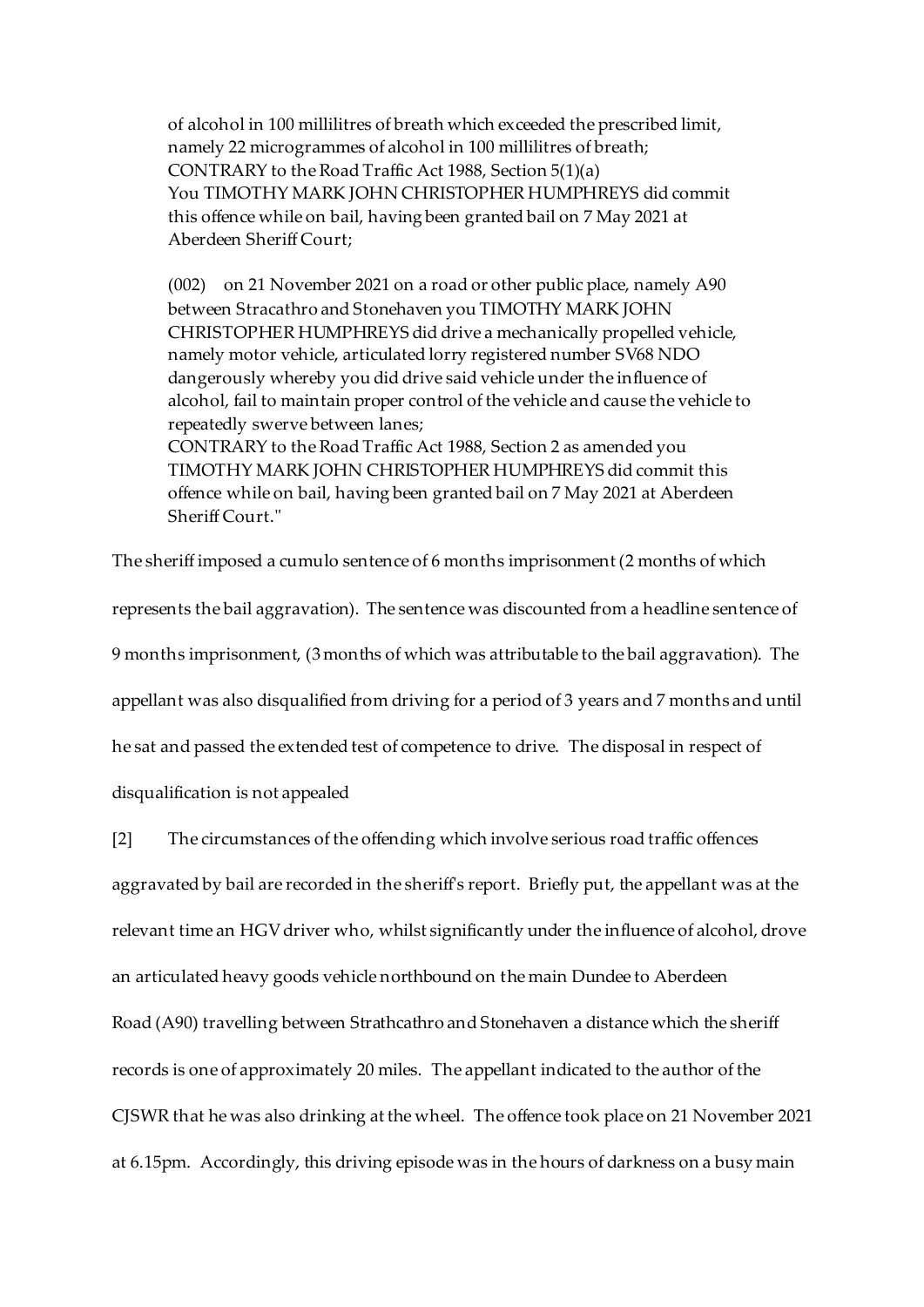trunk road which is a dual carriageway in both directions. The appellant allowed his vehicle to drift from lane to lane on the northbound carriageways in an unpredictable fashion. The female driver of the car following behind him observed the danger and put on her hazard warning lights in order to warn or dissuade other motorists from attempting to overtake the lorry. The lorry continued to swerve back and forward between the lanes and at one point almost struck the nearside kerb. The appellant eventually drew into an industrial estate in Stonehaven by which time the police had been called. The female driver followed the vehicle and spoke to the driver being concerned that there might be something wrong with his health.

[3] The usual procedures were followed at Kittybrewster Police Station and the appellant was found to have a substantial amount of alcohol in his breath - 98 micrograms of alcohol in 100 millilitres of breath - which bearing in mind that the prescribed upper limit is 22 micrograms, represents a very significant breath alcohol level.

[4] The appellant admitted a schedule of previous convictions including an analogous drink driving offence in 2010 at Stonehaven Sheriff Court which resulted in a fine and disqualification of 16 months. The appellant has offended in both England and Scotland. He served a prison sentence in England (1982) for burglary. More recently, the appellant has been convicted of threatening and abusive behaviour in terms of section 38(1) of the Criminal Justice and Licensing (Scotland) Act 2010 aggravated by a domestic background and also of police assault. He has been prosecuted and convicted of other road traffic offences in the JP Court in Aberdeen. According to the CJSWR there are pending charges in terms of the Sexual Offences (Scotland) Act 2009 (sections 6 and 7) for which he was released on bail on 7 May 2021 and which constitutes the bail aggravation to these offences.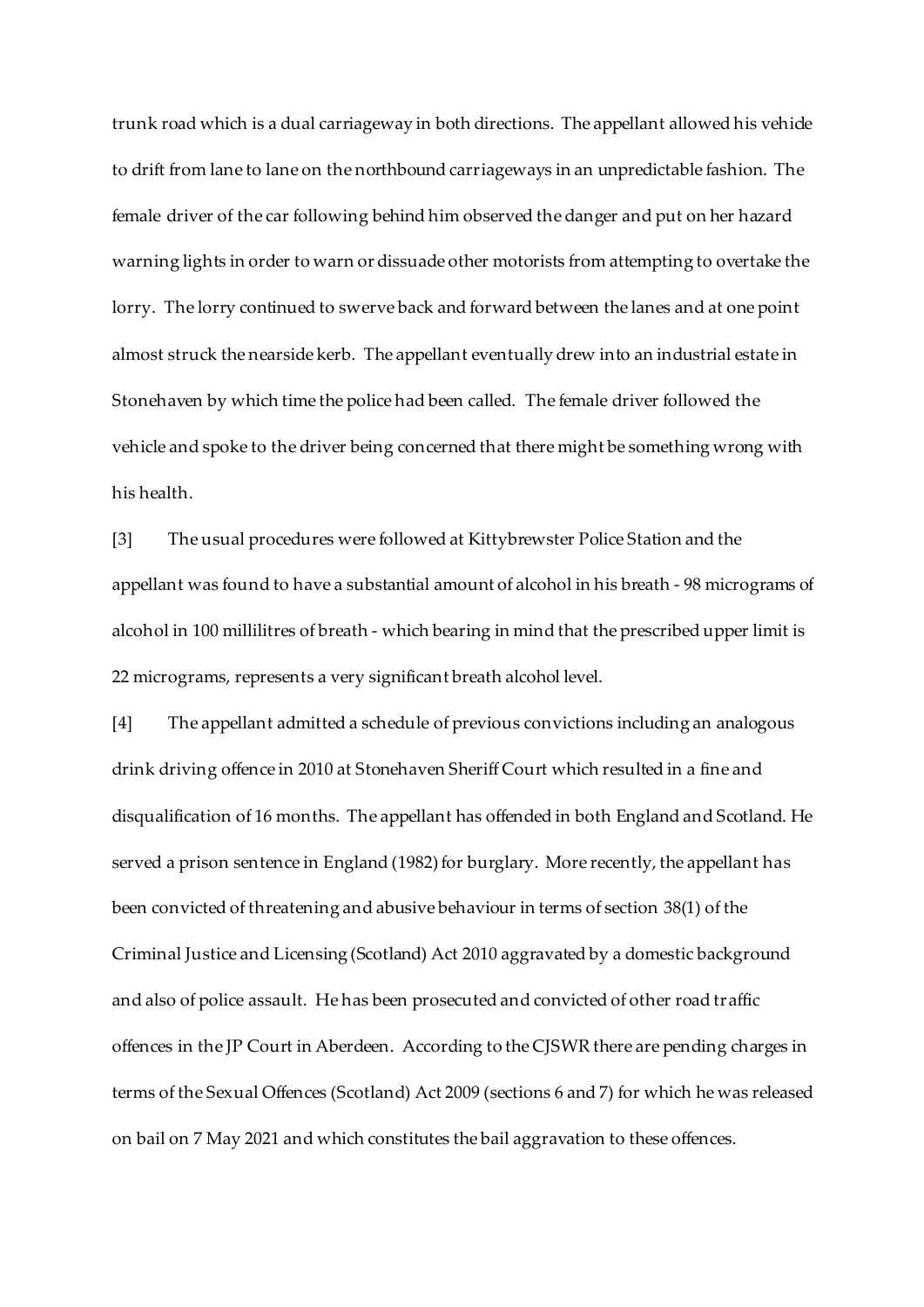[5] Counsel for the appellant adopted his written submissions. He submitted that the sheriff had failed to correctly follow the requirements of section 204 of the Criminal Procedure (Scotland) Act 1995. In particular, the sheriff had not fulfilled his obligations in respect of section 204(3A) and (3B). He referred to the policy objectives of the Criminal Justice and Licensing Bill in respect of the presumption against short periods of imprisonment (paras 68-70). The sheriff had not stated in sufficiently clear and informative terms why no disposal other than a short custodial sentence was appropriate. Further, the sheriff had not recorded his reasons for passing a custodial sentence of short duration in the minute or record. This vitiated the sentence. Counsel submitted that the gravity of the offending and sentencing objectives could have been met by imposing a CPO with hours of unpaid work, as he put it, "a tough community based disposal". There were suitable options available. The sheriff had apparently regarded a community-based disposal as a soft option and he erred in so thinking. The sentence of imprisonment should be quashed and a suitable community based disposal substituted.

### **Decision**

[6] Clearly the appellant's decision to drive an articulated heavy goods vehicle whilst under the influence of alcohol to a very significant degree is eloquent of a high degree of negligence and culpability. The appellant showed a reckless disregard for the actual and potential danger of driving an HGV whilst intoxicated. In doing so he had imperilled the safety of other road users. The fact that there was no accident or collision does not diminish the danger which the appellant posed to other motorists and their passengers on a busy trunk road. The absence of any accident was fortuitous and may explain why this matter is on summary complaint.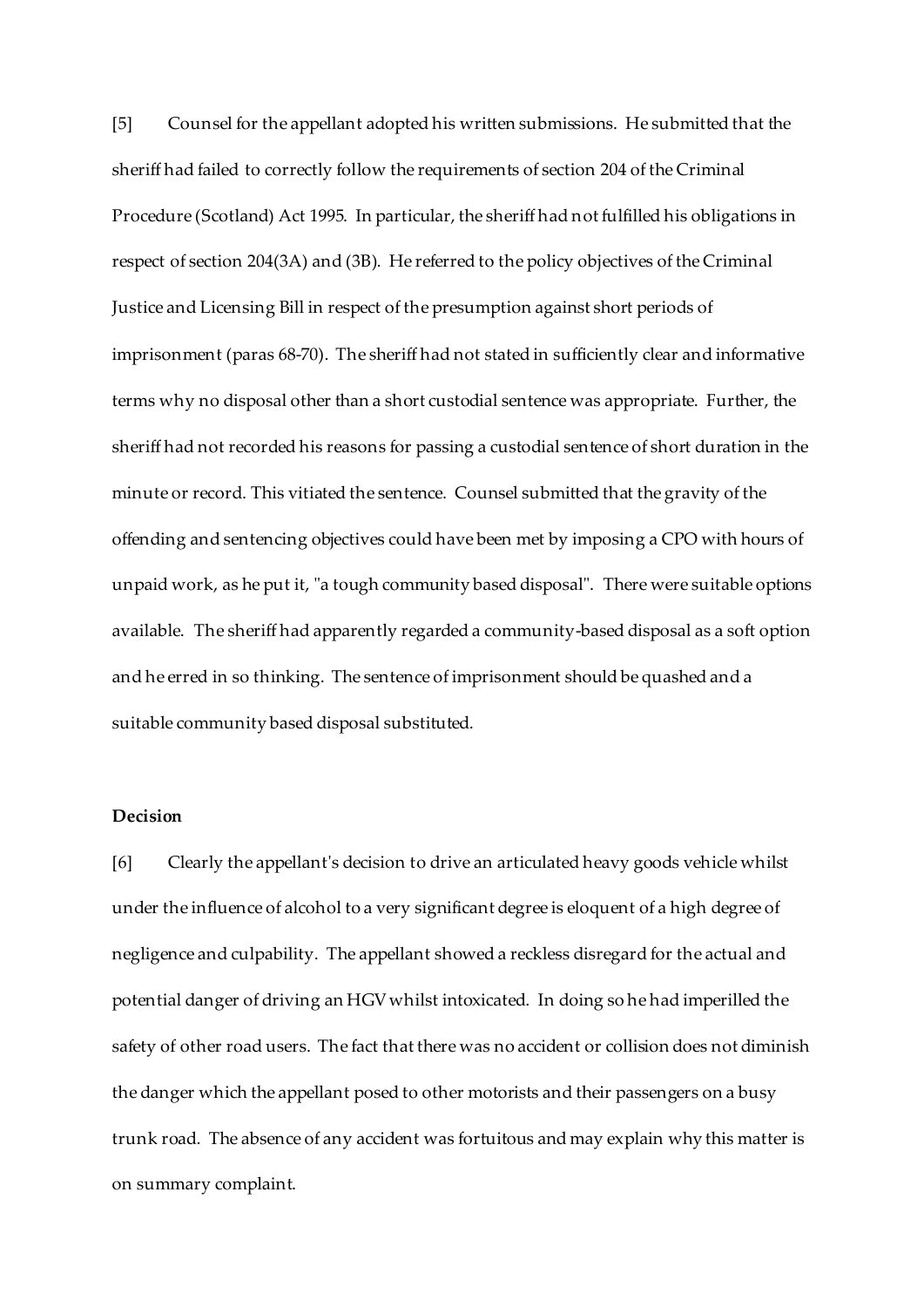[7] The sheriff in his report states that he had considered the options available to the court and as pressed upon him in mitigation. A CJSWR was available which the sheriff had regard to. Nonetheless the sheriff required to balance the gravity of the offending with any mitigation. He concluded "that the seriously aggravated nature of his conduct required the imposition of a custodial sentence in order to mark the court's disapproval of that conduct, to deter others from such behaviour and to punish the appellant for his dangerous and irresponsible actions."

It appears to be acknowledged in the Note of Appeal that the sheriff had indicated that custody was imposed due to the seriousness of the offending (see paragraph 2(g). Punishment and deterrence are, of course, proper sentencing objectives and given these offences we agree that the sheriff was entitled to take that approach.

[8] Turning to the submission regarding the requirements of section 204 we consider the correct interpretation to be applied to the relevant provisions in section 204 (sub-sections 1 to 3 and 3A and 3B) is to place a restriction on the passing of a sentence of imprisonment on a person who had not previously been sentenced to imprisonment (section 204(2)) and also to impose certain procedural requirements on the court such as obtaining reports (however that requirement applies only to a first prison sentence which is not the situation in this case) and where a prison sentence is to be passed by stating the reason for its conclusion that no other method of dealing with the person is appropriate (section 204(2)). However, section 204(3A) and (3B) apply what may be considered to be something of a "double lock" by also requiring the sentencing sheriff not to impose a sentence of imprisonment for 12 months or less unless the court again considers that no other method of dealing with the person is appropriate. These provisions apply in this case. To a significant extent similar, if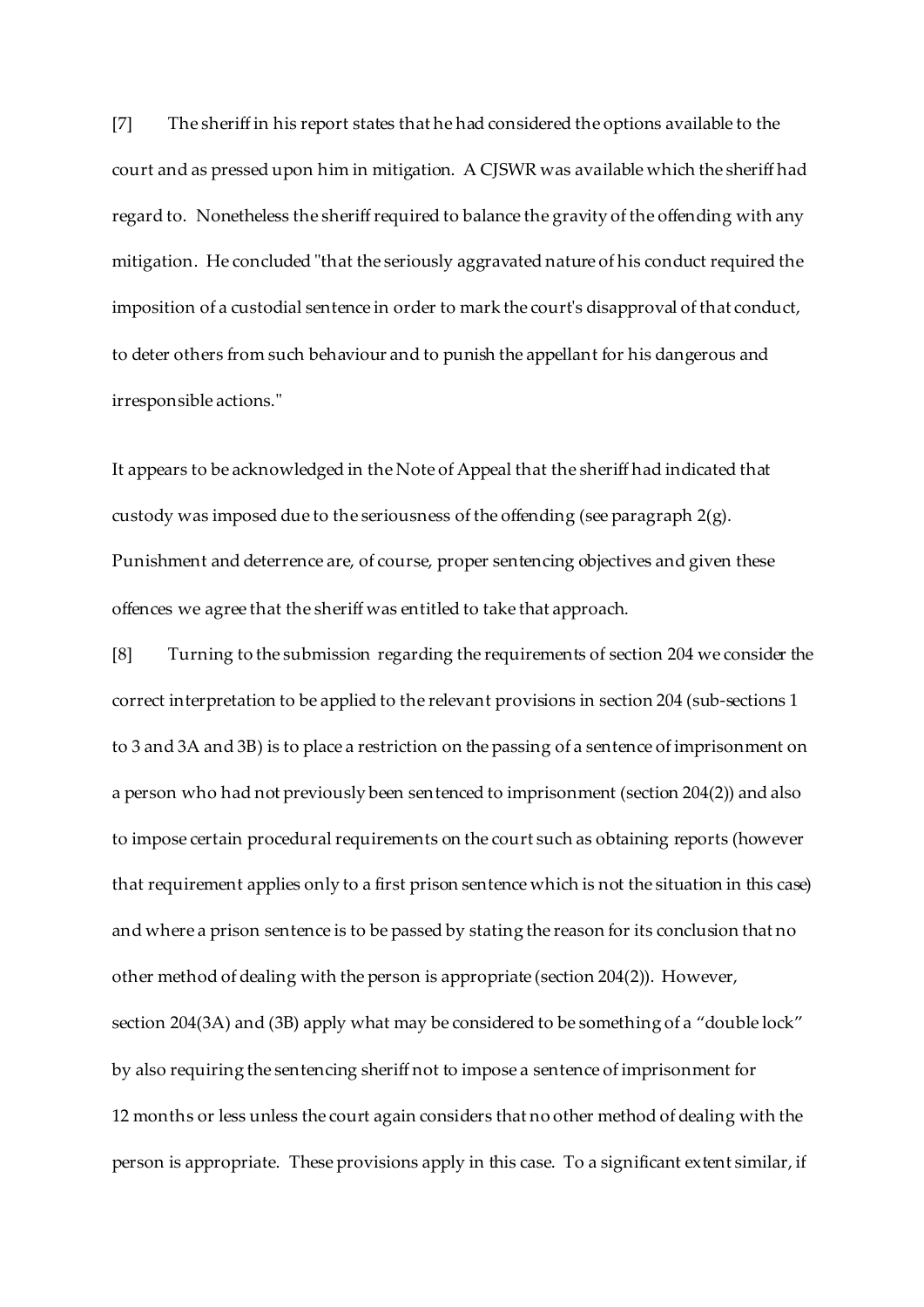not the same, factors and considerations come into play as would when a sheriff is considering whether to impose a first custodial sentence in terms of section 204(2). The sheriff will have regard to the same material and the same sentencing principles and objectives when coming to a conclusion in a particular case whether a custodial sentence of 12 months or less is the only appropriate method of dealing with an offender in terms of section 204(3A).

[9] Whereas section 204(3B) requires the court to comply with certain procedural requirements namely that the court states its reasons for being of the opinion that no other method of dealing with the person is appropriate and have these reasons entered in the record of proceedings, there is no absolute rule as to the effect of failure to comply with these requirements. The consequence of failing to comply must depend upon what can be taken to been intended by Parliament. We do not accept the submission that if a court fails to follow subsections 3A and 3B to the letter then the sentence would be invalid as appears to be suggested by counsel for the appellant. Firstly, the legislation does not say that. Nor could that be the intention of Parliament given that judicial discretion in matters relating to sentence "remains intact" (see para 70 of the policy Memorandum) and there would be significant public concern if serious road traffic offenders and others including those convicted of domestic offending could escape punishment by way of a custodial sentence for entirely technical reasons. This issue has already been considered in *Heywood* v *SJSB* 1994 SCCR 554. *R* v *Soneji* [2006] 1 AC 340 is a case concerned, as here, with the procedural requirements of legislation but about confiscation of the proceeds of crime. The House of Lords concluded that there was no absolute rule as to the effect of a failure to comply with procedural requirements and that the effect must depend upon what can be taken to have been intended. (See Lord Rodger of Earlsferry at paragraph [30]). An accused who